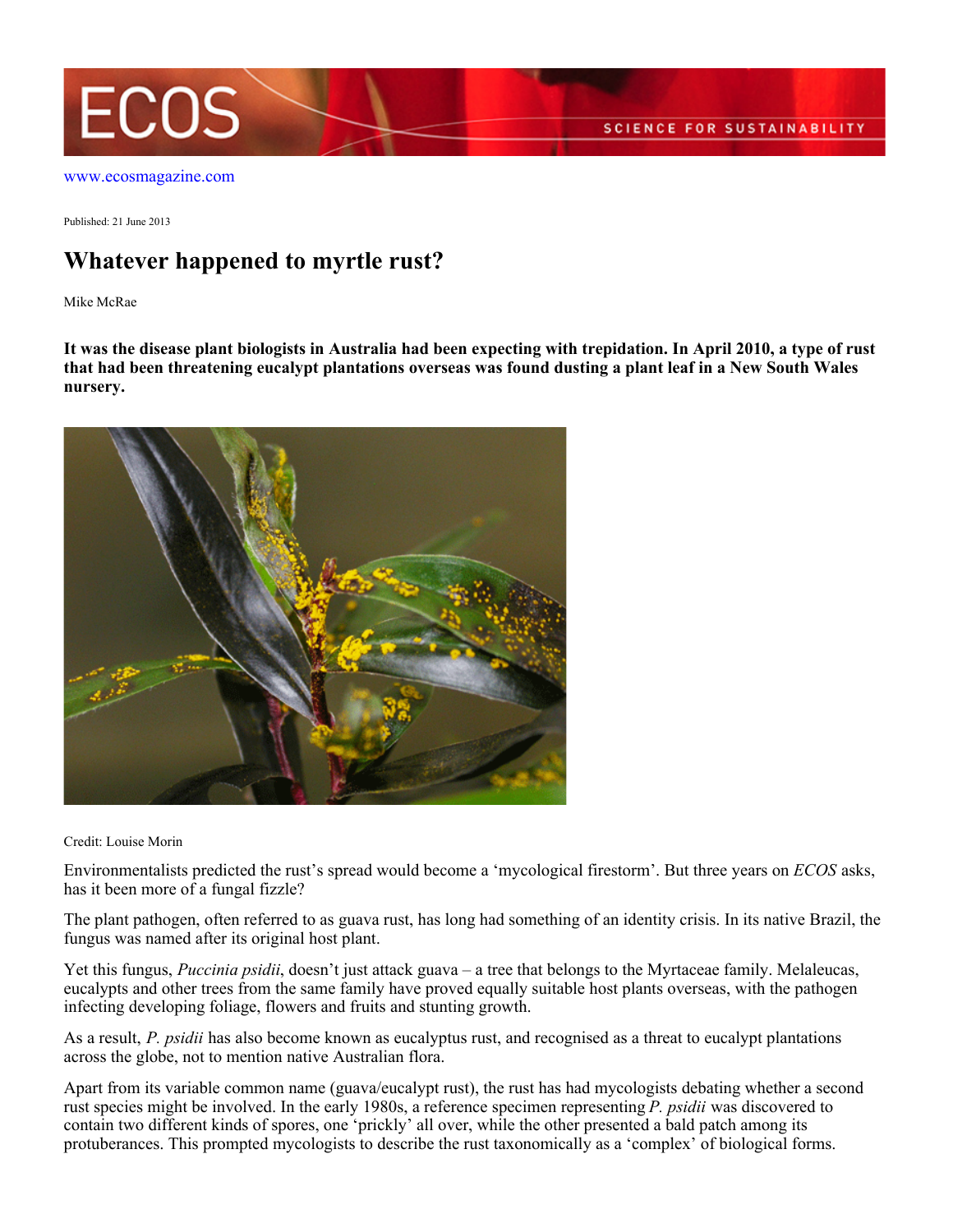Three decades later, the form that produced the bald-patch spores was given the name *Uredo rangelii*. This was the form that was found in Australia in 2010 and referred to as myrtle rust.

Today, it still remains unclear whether the complex of forms should be considered as a group of distinct species or merely varieties, in spite of no genetic differences being found between the forms. Until such questions are resolved, the pathogen continues to be technically defined as *Puccinia psidii* sensu lato (s.l.).

## **How big a threat?**

Whatever its identity, the rust of many names has been threatening to become a pathogen of many hosts. Recent studies 1 indicate that, given the right conditions, *P. psidii* (s.l.) has the potential to infect all members of the subfamily Myrtoideae within Australia's native myrtle family.

Given myrtles make up ten per cent of Australia's flora, it's no wonder the appearance of the fungus in NSW in 2010 was seen as a potential disaster for many of our wooded ecosystems.

In fact, within two years of the pathogen's arrival, scientists had identified 175 plants as potential hosts. Of these, only a third were yet to present infected specimens in the wild. But while the pathogen's reach across the myrtle family is broad, its impact remains unclear.

Dr Louise Morin from CSIRO Ecosystem Sciences has studied the rust's host-specificity and life cycle. 'Unfortunately, as far as I know there hasn't been comprehensive research to assess the impact of the rust on plant populations,' she says.

'There has been some work that showed a reduction in various growth and reproduction parameters on some species, but nothing yet to assess if such reduction will affect populations of these species in the long term.'

A 2012 report by the CRC for Plant Biosecurity on the impact of myrtle rust provides a preliminary glimpse of the rust's spread, but also concludes with a recommendation for more research to gain a clearer picture. <sup>2</sup>

'Given the observed impacts of myrtle rust in Australia within the first two years since the disease was initially detected,' the report states,'[such] research is critical to minimise the impacts of this disease incursion on plant industries, the environment and communities in Australia.'

Myrtle rust has been discovered on a variety of plants along the east coast, from Queensland through New South Wales and Victoria. While conditions in Tasmania and Western Australia are suitable for its proliferation, the two states have so far remained unblemished by *P. psidii* (s.l.) spores.

That's not to say there's no heat in this brushfire. Now established on Australian soil, it's merely a matter of time before the pathogen finds its way into suitable ecosystems across the continent.

To identify potential hotspots for *P. psidii* (s.l.) epidemics in Australia, CSIRO researchers worked with colleagues from the University of Hawaii to combine modelling with known distributions of myrtle species.3

The results predict a greater degree of cold tolerance in the rust than previously believed, expanding its range to higher altitudes and lower latitudes. So while Australian species may be indicating tolerance for the pathogen, any restrictions imposed by cooler climates could be less severe than initially anticipated.

On mainland Australia, this may not be significant. 'According to our unpublished modelling results, the potential range of *P. psidii* (s.l.) is likely to contract toward the coasts as the climate in central Australia warms and dries,' says CSIRO Ecosystems Science principal research scientist, Dr Darren Kriticos.

If – or even when – it reaches Tasmania, it might be a different story. 'In Tasmania and New Zealand it appears as if it could expand its potential range significantly compared with the present situation,' Dr Kriticos suggests.

## **Looking for the right clues?**

Since 2010, the Australian Government has invested about \$1.5 million into a ['Myrtle Rust Transition to Management](http://myrtlerust.net.au/) [Program'](http://myrtlerust.net.au/). While this funding has led to some insight into the pathogen's potential range, some have questioned whether enough action has been taken address the threat.

Last year, Invasive Species Council CEO John DeJose stated, 'The failure of our national biosecurity system to quickly detect and appropriately respond to the extreme risks posed by myrtle rust now has scientists concerned about the level of government commitment to keeping Australia free of harmful environmental pests.'